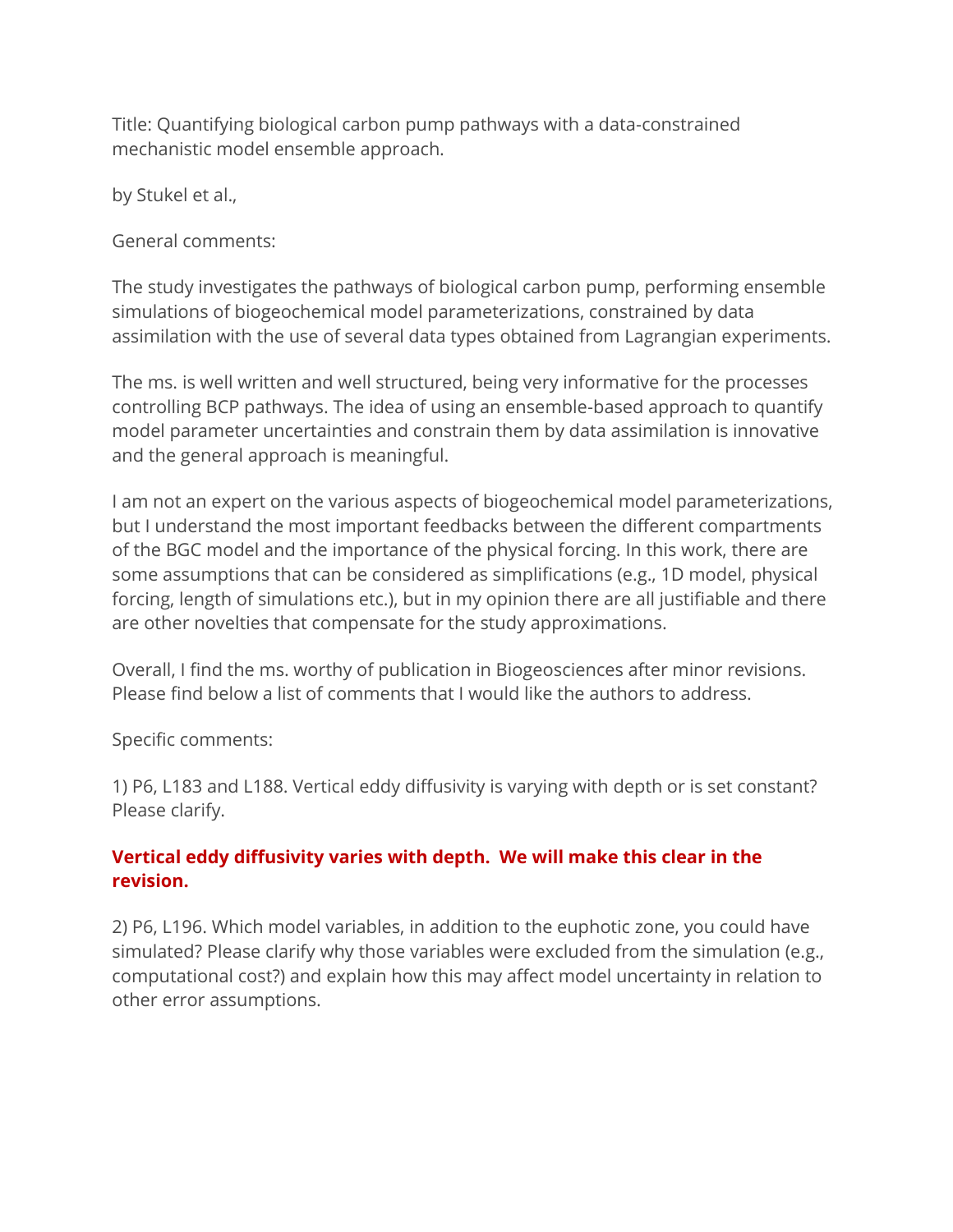**This question is not entirely clear to us. We did not exclude any variables from the model. We simulated all model variables in the depth range from the surface to the base of the euphotic zone as defined by the 0.1% light level (which was typically at depths ranging from 40 – 100 m and hence included approximately 10 – 20 model layers). We made the decision to only model from the surface to the base of the euphotic zone (rather than from the surface down to an arbtitrary deeper depth, such as 1000 m) for two reasons: First, it does substantially decrease computational cost. Second, the vast majority of our field measurements were made in the euphotic zone. Thus simulating the twilight zone would not give us substantial improvements in model fit (due to a lack of validation data below the euphotic zone) and also would have added problems associated with defining boundary conditions (i.e., determining what the concentrations of each state variable should be at 1000 m depth would not have been feasible since most of them were not measured beneath the euphotic zone).**

3) P7, L237 and P8, L252-264. In the context of data assimilation, observational errors are often considered as a combination of instrument and representativity errors, the latter usually being the most important of all. The authors here quantify observational errors as the standard deviation of their measurements and/or the instrument error; if I understood correctly, representativity errors are not considered here. Are these errors relevant in terms of magnitude with observation representativity errors?

**We completely agree with the reviewer that representativity errors are often the dominant source of error. However, we believe that the standard deviation of multiple distinct measurements inherently accounts for the most significant form of representativity error in our analyses. Following Janjic et al. (2017) we consider three types of representatitivity error: I) error due to unresolved scales and processes, II) observation-operator error or forward model error, and III) errors associated with pre-processing or quality-control. We note that since our data is mostly derived from direct in situ measurements, II and III are much less significant than they tend to be with, for instance remote sensing measurements. We thus believe that error due to unresolved scales and processes is the dominant component in representativity error for our study. These unresolved scales and processes include such phenomena as temporal variability in vertical mixing or surface irradiance (i.e., inaccuracy of our steadystate physical forcing), diel variability in phytoplankton carbon:chlorophyll ratios, internal waves that displace communities upwards or downwards, etc. When we state that we used the standard deviation of our measurements, these are measurements from different sampling points within a model layer during the Lagrangian experiment (i.e., different times and depths). This variability**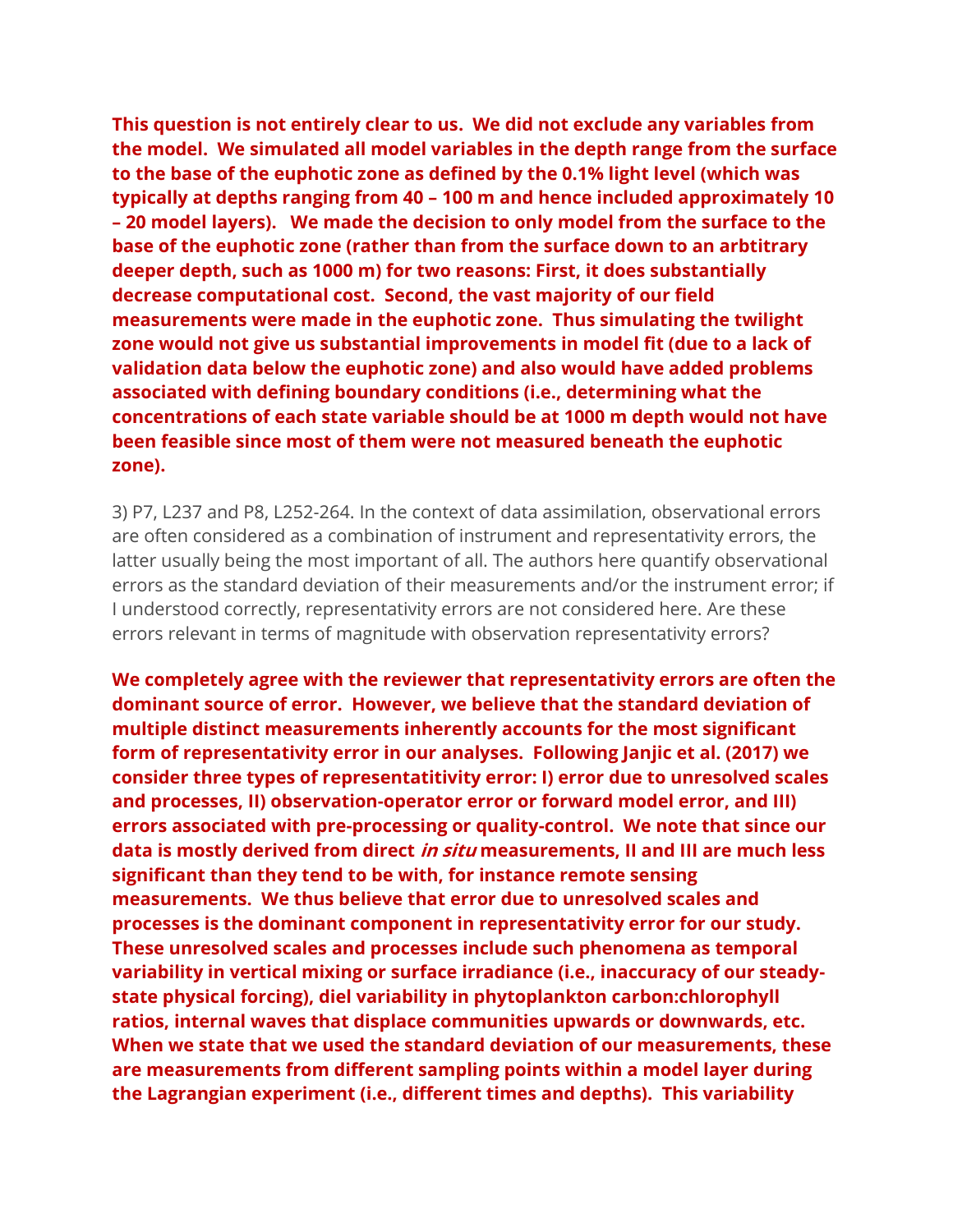**from one measurement to another thus incorporates representativity error (or at least the portion of this due to unresolved scales and processes) along with measurement error. Typically, this standard deviation (which incorporates representativity error + instrument error) is the error that we used. However, in the rare cases where the standard deviation was less than expected instrument error (which can happen, for instance if four nitrate measurements all returned a value of 0.4 mmol m-3 ), we used the instrument error.** 

4) I am confused with the threshold limit "detlim" referred as "experimental detection limit". How this threshold is defined? I see that the "detlim" depends on indeces i,j,k and that k-index is not an option for the observations; why? I think the authors should provide more explanations regarding the "detlim" threshold, because the cost function decrease (after several iterations) largely depends on this (at least this is what I understand from the definitions of  $J(p)$  and error i,j,k at the end of page 7).

**The experimental detection limit varies for each measurement type. For instance, for particulate nitrogen the observational detection limit was 0.2 mmol N m-3 . This means that when values are below this (i.e., a measurement of 0 mmol N m-3 , we have no knowledge of whether the actual value was 0.001, 0.01, or 0.1 mmol N m-3 ). Thus we cannot penalize the model if it returns any value less than the detection limit when the observation is also less than the detection limit. So if, for instance, the observation was 0.1, but the model returned a result of 0.02 we cannot say that there is any model mismatch at all (since both are less than the detection limit). In practice, the actual value of detlim for each measurement was not very important to our results, because observations were seldom less than detlim. However, this formal definition is necessary with lognormally distributed errors, because occasionally the reported observation value was zero (or even negative, in the case of NPP) and since the model can never take on values less than or equal to zero, this would lead to an infinite cost.** 

5) Overall, in the data assimilation Section 2.4, it is not clear to me which model variables consist the control vector e.g., is it the same with the model state vector described in Table 1 (or not)? Please clarify.

**Just to be clear, since terminology can vary across disciplines, we assume that "control vector" is used here to denote the adjustable variables or parameters that determine the model's predictions and hence model-data misfit. As such our control vector is the set of 102 model parameters that we allow to vary (given in Supp. Table 1). This is essentially all parameters except for TLIM (the temperature dependence of growth, grazing, and respiration rates), which we chose not to allow to vary because it is both fairly well constrained from**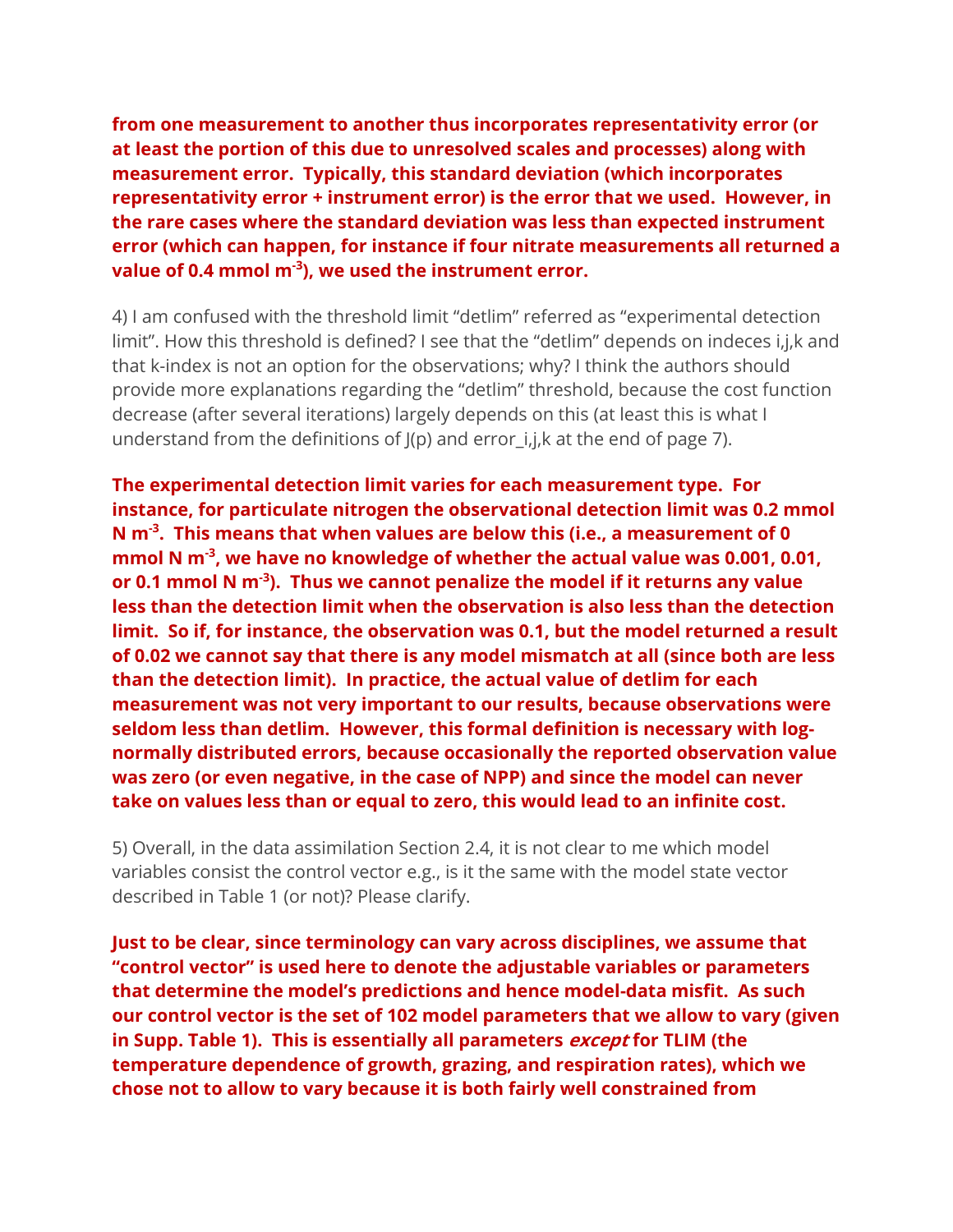**measurements and because allowing it to vary would obfuscate interpretations of variability in other parameters. We note, however, that model results also depend on the initial conditions, boundary conditions (at the base of the euphotic zone), and physical forcing (temperature, vertical diffusivity, and surface irradiance), which we prescribe directly from field measurements and hence do not allow to vary.**

6) P18, L669-670 "our work shows that very different parameter sets can result in similar cost function values, despite generating distinctly different model outputs". This is an interesting result, but what does it means exactly (especially here where the cost function is different wrt variational approaches)? Please elaborate.

**Most medium- to high-complexity biogeochemical models still utilize an approach a single biogeochemical parameter set to reach their conclusions. Sometimes this parameter set is determined by manually "tuning" the model to approximately match a set of observations, while other times the parameter set is determined through formal data assimilation that seeks to find the parameter set that produces a global minimum in a cost function relating model output to observations. Both of these approaches, however, seek to find a single "best" set of model parameters that can then be used for a model run, which will be used to interrogate aspects of the marine system (e.g., in our case to understand the different pathways of the biological carbon pump). Our study shows that in a high-dimensional system (as all medium- to high-complexity biogeochemical models are) distinctly different sets of parameters can match the observations equally well but produce very different model results. Indeed, all of the parameter sets identified by our OEP**<sub>MCMC</sub> approach had approximately identical **values of the cost function, but some produced model ecosystems in which mixing was the dominant pathway of vertical carbon transport while others produced ecosystems with sinking particles as the dominant pathway. With either a typical "tuning" procedure or a more formal variational data assimilation approach, investigators would arrive at a single parameter set that would predict either that the ecosystem was dominated by mixing or by sinking particles (or perhaps a 50/50 split) that would give them a false certainty about the behavior of the ecosystem. An ensemble approach, using different biogeochemical parameter sets, is necessary to diagnose this model uncertainty.** 

7) P19, L690-692 "A further study (Anugerahanti et al., 2020) simultaneously perturbed physical circulation fields and the biogeochemical model and found that results were most sensitive to variability in the biological model". Vervatis et al., (2021a) and (2021b)